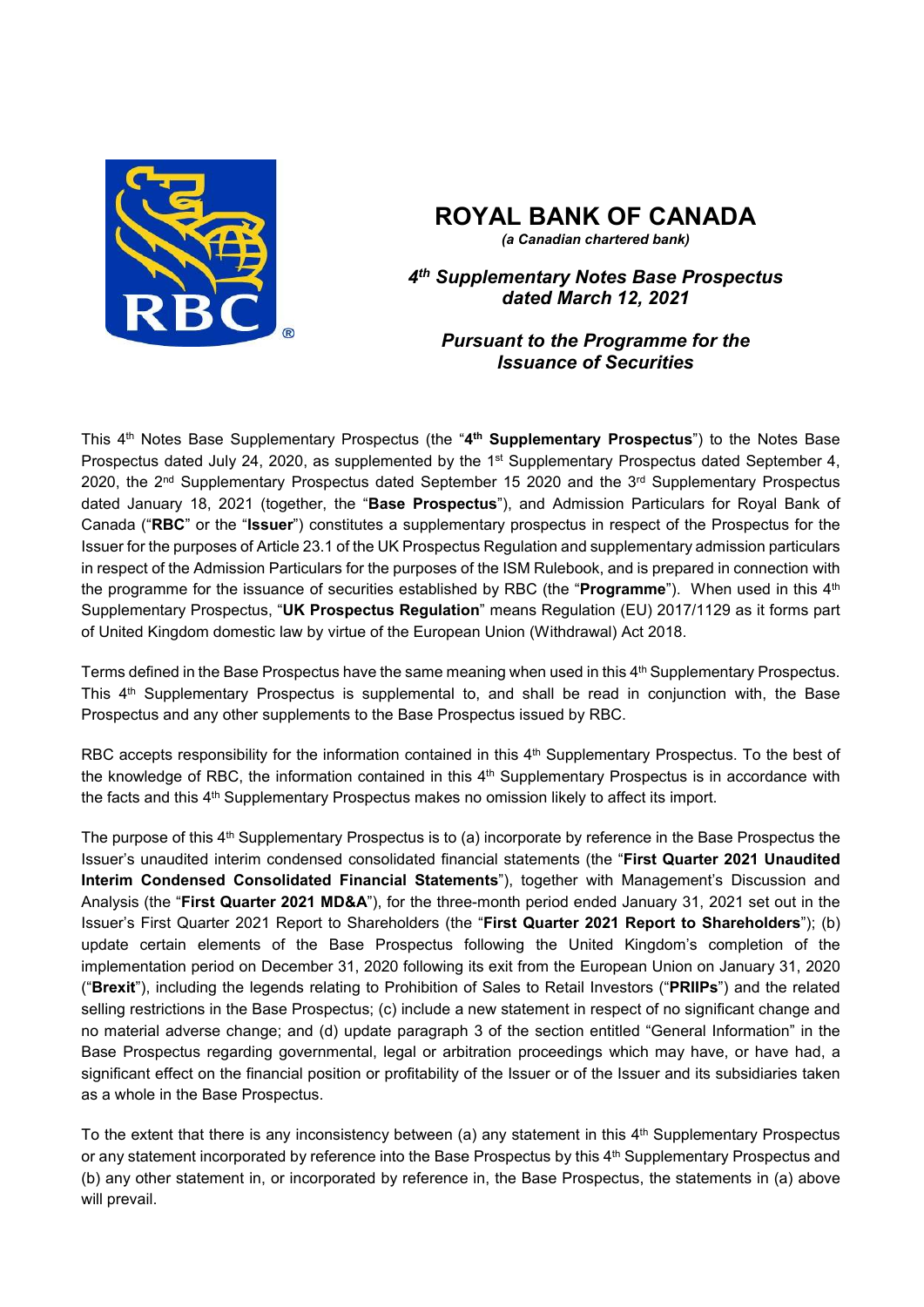Save as disclosed in this 4<sup>th</sup> Supplementary Prospectus or in the First Quarter 2021 Report to Shareholders incorporated by reference in the Base Prospectus by virtue of this 4 th Supplementary Prospectus, no significant new factor, material mistake or material inaccuracy relating to the information included in the Base Prospectus which may affect the assessment of Notes issued under the Programme has arisen or been noted, as the case may be, since approval by the FCA of the  $3<sup>rd</sup>$  Supplementary Prospectus dated January 18, 2021.

# **DOCUMENT INCORPORATED BY REFERENCE**

The First Quarter 2021 Unaudited Interim Condensed Consolidated Financial Statements, together with the First Quarter 2021 MD&A, set out on pages 2 through 71 (excluding page 47 of the same) of the First Quarter 2021 Report to Shareholders are, by virtue of this 4<sup>th</sup> Supplementary Prospectus, incorporated in, and form part of, the Base Prospectus. The remainder of the First Quarter 2021 Report to Shareholders is either covered elsewhere in the Base Prospectus or is not relevant for investors.

The First Quarter 2021 Report to Shareholders, which includes the First Quarter 2021 Unaudited Interim Condensed Consolidated Financial Statements and First Quarter 2021 MD&A, is available for viewing at:

#### *https://www.rbc.com/investor-relations/\_assets-custom/pdf/2021q1\_report.pdf*

The First Quarter 2021 Report to Shareholders, which includes the First Quarter 2021 Unaudited Interim Condensed Consolidated Financial Statements and First Quarter 2021 MD&A, has been filed with the National Storage Mechanism and is available for viewing at *https://data.fca.org.uk/#/nsm/nationalstoragemechanism* and has been announced via the Regulatory News Service operated by the London Stock Exchange.

For the avoidance of doubt, any document incorporated by reference in the First Quarter 2021 Unaudited Interim Condensed Consolidated Financial Statements, First Quarter 2021 MD&A and First Quarter 2021 Report to Shareholders shall not form part of this 4<sup>th</sup> Supplementary Prospectus for the purposes of the UK Prospectus Regulation, or the ISM Rulebook except where such information or other documents are specifically incorporated by reference in or attached to this 4<sup>th</sup> Supplementary Prospectus.

Copies of this 4<sup>th</sup> Supplementary Prospectus, the Base Prospectus and the documents incorporated by reference in either of these can be (1) viewed on the Issuer's website maintained in respect of the Programme at *https://www.rbc.com/investor-relations/european-senior-notes-program.html* (2) obtained on written request and without charge from the Issuer at 20th Floor, 200 Bay Street, Toronto, Ontario, Canada M5J 2J5, Attention Senior Vice President, Wholesale Finance and Investor Relations and from the office of the Issuing and Paying Agent, The Bank of New York Mellon, London Branch, One Canada Square, London E14 5AL, England, Attention: Manager, EMEA Corporate & Sovereign Department and (3) viewed on the website of the Regulatory News Service operated by the London Stock Exchange at *http://www.londonstockexchange.com/exchange/news/market-news/market-news-home.html* under the name of the Issuer and the headline "Publication of Prospectus". Copies of the Issuer's periodic financial reporting can also be viewed by accessing the Issuer's disclosure documents through the Internet on the Canadian System for Electronic Document Analysis and Retrieval at *http://www.SEDAR.com* (an internet based securities regulatory filing system). Any websites included in this 4<sup>th</sup> Supplementary Prospectus other than in respect of the information incorporated by reference are for information purposes only and do not form part of this  $4^{\text{th}}$ Supplementary Prospectus or the Base Prospectus and the FCA has neither scrutinised or approved the information contained therein.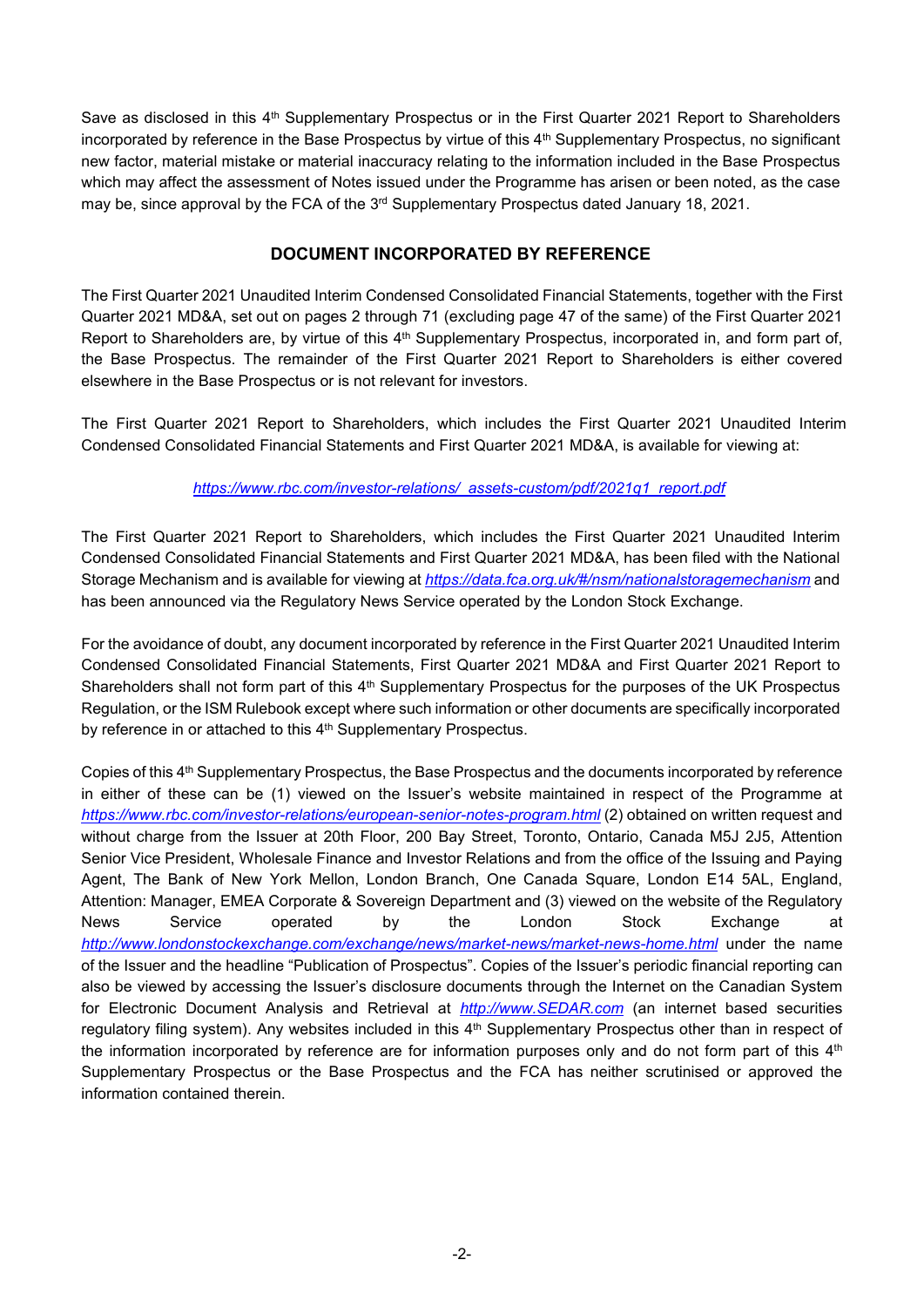# **BREXIT / PRIIPS UPDATES IN BASE PROSPECTUS**

(a) The first paragraph on the cover page of the Base Prospectus is deleted and replaced with the following:

*"This prospectus constitutes a base prospectus (the "Base Prospectus") for the purposes of Article 8 of the Regulation (EU) 2017/1129 (as amended, the "Prospectus Regulation") as it forms part of domestic law by virtue of the European Union (Withdrawal) Act 2018 (the "EUWA") (the "UK Prospectus Regulation") in respect of notes (other than Exempt Notes (as defined below)) to be admitted to the Official List of the Financial Conduct Authority (in its capacity as competent authority for the purposes of Part VI of the Financial Services and Markets Act 2000 as amended, (the "FCA")) and admitted to trading on the Main Market of the London Stock Exchange plc (the "London Stock Exchange").* 

(b) The fourth paragraph on the cover page of the Base Prospectus is deleted and replaced with the following:

*"This Base Prospectus has been approved by the FCA as competent authority under the UK Prospectus Regulation. The FCA only approves this Base Prospectus as meeting the standards of completeness, comprehensibility and consistency imposed by the UK Prospectus Regulation and such an approval should not be considered as an endorsement of the Issuer nor as an endorsement of the quality of any Notes that are the subject of this Base Prospectus. Investors should make their own assessment as to the suitability of investing in such Notes. This Base Prospectus is valid for a period of 12 months from the date of approval."*

(c) The first five paragraphs on page ii of the Base Prospectus are deleted and replaced with the following:

"*Applications have been made for Notes (other than Exempt Notes) to be admitted during the period of 12 months from the date of approval of this Base Prospectus to listing on the Official List of the FCA (the "Official List") and to the London Stock Exchange for such Notes to be admitted to trading on the London Stock Exchange's main market (the "Market"). The Market is a regulated market for the purposes of Regulation No.600/2014 as it forms part of domestic law by virtue of the EUWA ("UK MiFIR").*

*Exempt Notes may be listed or admitted to trading, as the case may be, on other or further stock exchanges of markets (which will not be regulated markets for purposes of UK MiFIR) agreed between the Issuer and the relevant Dealer in relation to the Series. Exempt Notes which are neither listed not admitted to trading on any market may also be issued.* 

*Additionally, application has been made for Exempt Notes to be admitted to trading on the International Securities Market of the London Stock Exchange (the "ISM"). The relevant Final Terms (or Pricing Supplement, as the case may be) (each as defined below) will state on which market(s) the relevant Notes will be admitted to trading, if any. Reference in this Base Prospectus to "Exempt Notes" are to Notes for which no prospectus is required to be published pursuant to the UK Prospectus Regulation or the Prospectus Regulation.*

*The ISM is not a regulated market for the purposes of UK MiFIR. The ISM is a market designated for professional investors. Exempt Notes which are designated in the relevant Pricing Supplement as being admitted to trading on the ISM ("ISM Notes") are not admitted to listing on the Official List. Such Exempt Notes do not form part of this Base Prospectus and in relation to such Exempt Notes neither the FCA nor the London Stock Exchange has approved, reviewed or verified the contents of this Base Prospectus.*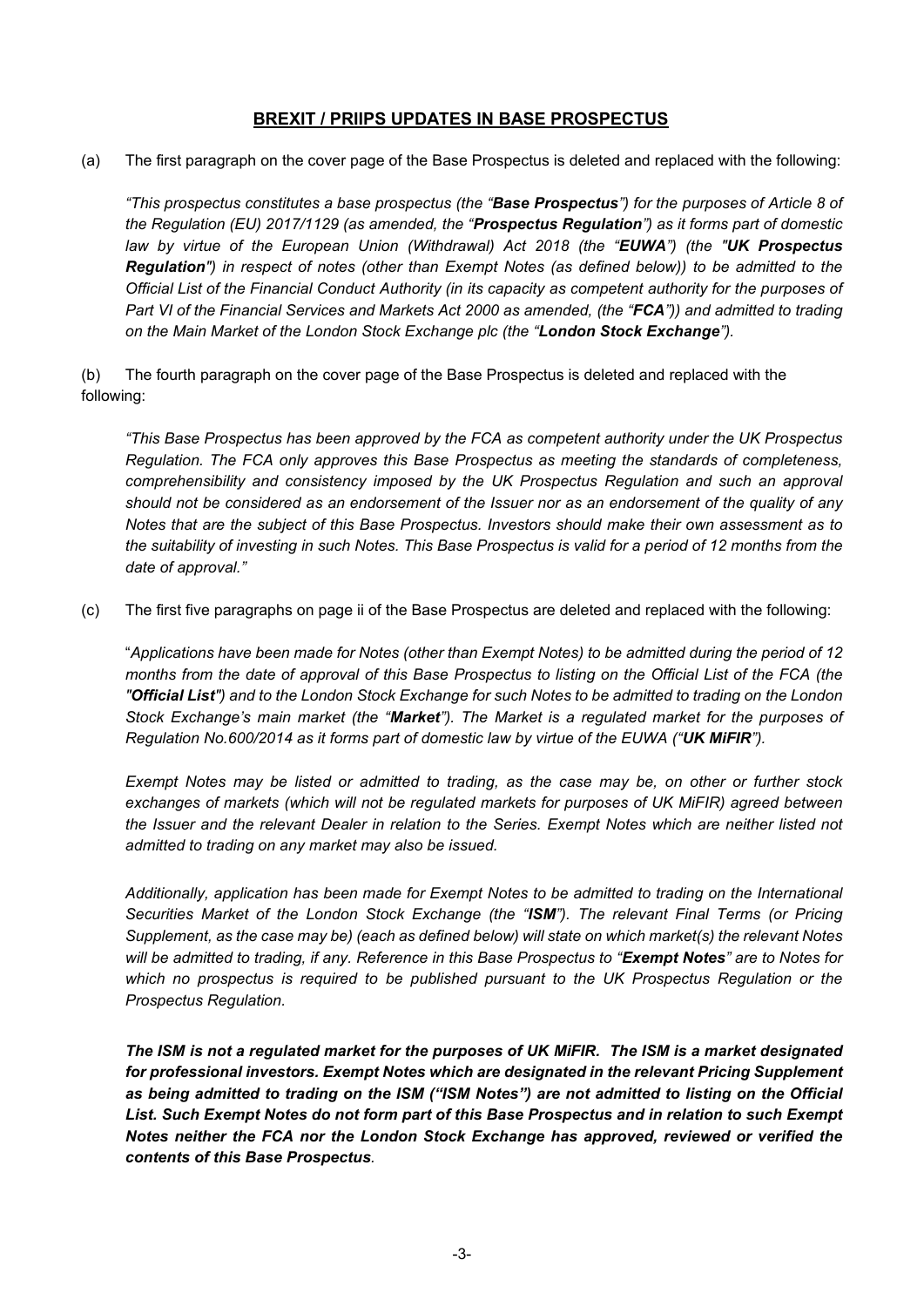*Amounts payable under the Notes may be calculated by reference to one or more "benchmarks" for the purposes of Regulation (EU) No. 2016/1011 of the European Parliament and of the Council of June 8, 2016 as it forms part of domestic law by virtue of the EUWA (the "UK Benchmarks Regulation"). In this case, a statement will be included in the relevant Final Terms (as defined below) as to whether or not the relevant administrator of the "benchmark" is included in the FCA's register of administrators under Article 36 of the UK Benchmarks Regulation. Certain "benchmarks" may not fall within the scope of the UK Benchmarks Regulation by virtue of Article 2 of that regulation and transitional provisions in Article 51 of the UK Benchmarks Regulation may*  apply to certain other "benchmarks", such that at the date of the relevant Final Terms the *administrator of the "benchmark" is not required to be included in the register of administrators.*"

- (d) Under the section "**CREDIT RATINGS**" on pages iv to v:
	- (i) the third and fourth paragraphs on page iv are deleted and replaced with the following:

*"*In accordance with Article 4.1 of the Regulation (EC) No. 1060/2009 as it forms part of domestic law by virtue of the EUWA (the "**UK CRA Regulation**") and Regulation (EC) No. 1060/2009, as amended (the "**EU CRA Regulation**"), please note that the following documents (as defined in the section entitled "Documents Incorporated by Reference") incorporated by reference in this Base Prospectus contain references to credit ratings from the same rating agencies:

- (a) the 2020 AIF (pages 13, 14, 15, 28, 29 and 30);
- (b) the 2020 Annual Report (page 84); and
- (c) the First Quarter 2021 Report to Shareholders (pages 36 and 37).

None of S&P Canada, S&P USA, Moody's Canada, Moody's USA, Fitch or DBRS (together, the "**non- EU CRAs**") is established or regulated in the European Union or certified under the EU CRA Regulation. However, S&P Global Ratings Europe Limited, Moody's Deutschland GmbH, DBRS Ratings GmbH and Fitch Ratings Ireland Limited, which are affiliates of S&P USA, Moody's, DBRS and Fitch respectively and which are established in the European Union and registered under the EU CRA Regulation have endorsed the ratings of their affiliated non-EU CRAs.

None of S&P USA, Moody's, DBRS or Fitch is established in the United Kingdom. However the S&P Issuer ratings have been endorsed by S&P Global Ratings UK Limited, the Moody's Issuer ratings have been endorsed by Moody's Investors Service Limited, the DBRS Ratings have been endorsed by DBRS Ratings Limited and the Fitch Issuer ratings have been endorsed by Fitch Ratings Limited, in each case in accordance UK CRA Regulation before the end of the transition period and have not been withdrawn. Moody's Canada and S&P Canada ratings of any Notes will also be endorsed by Moody's Investors Service Limited and S&P Global Ratings UK Limited, respectively, each of which is established and registered under the UK CRA Regulation.As such, the ratings issued by S&P Canada, S&P USA, Moody's Canada, Moody's USA, DBRS and Fitch may be used for regulatory purposes in the United Kingdom in accordance with the UK CRA Regulation."

(ii) The last paragraph on page iv is deleted and the second paragraph on page v is deleted and replaced with the following:

"In general, European regulated investors are restricted under the EU CRA Regulation from using credit ratings for regulatory purposes in the EEA, unless such credit ratings are issued by a credit rating agency established in the European Union ("**EU**") and registered under the EU CRA Regulation (and such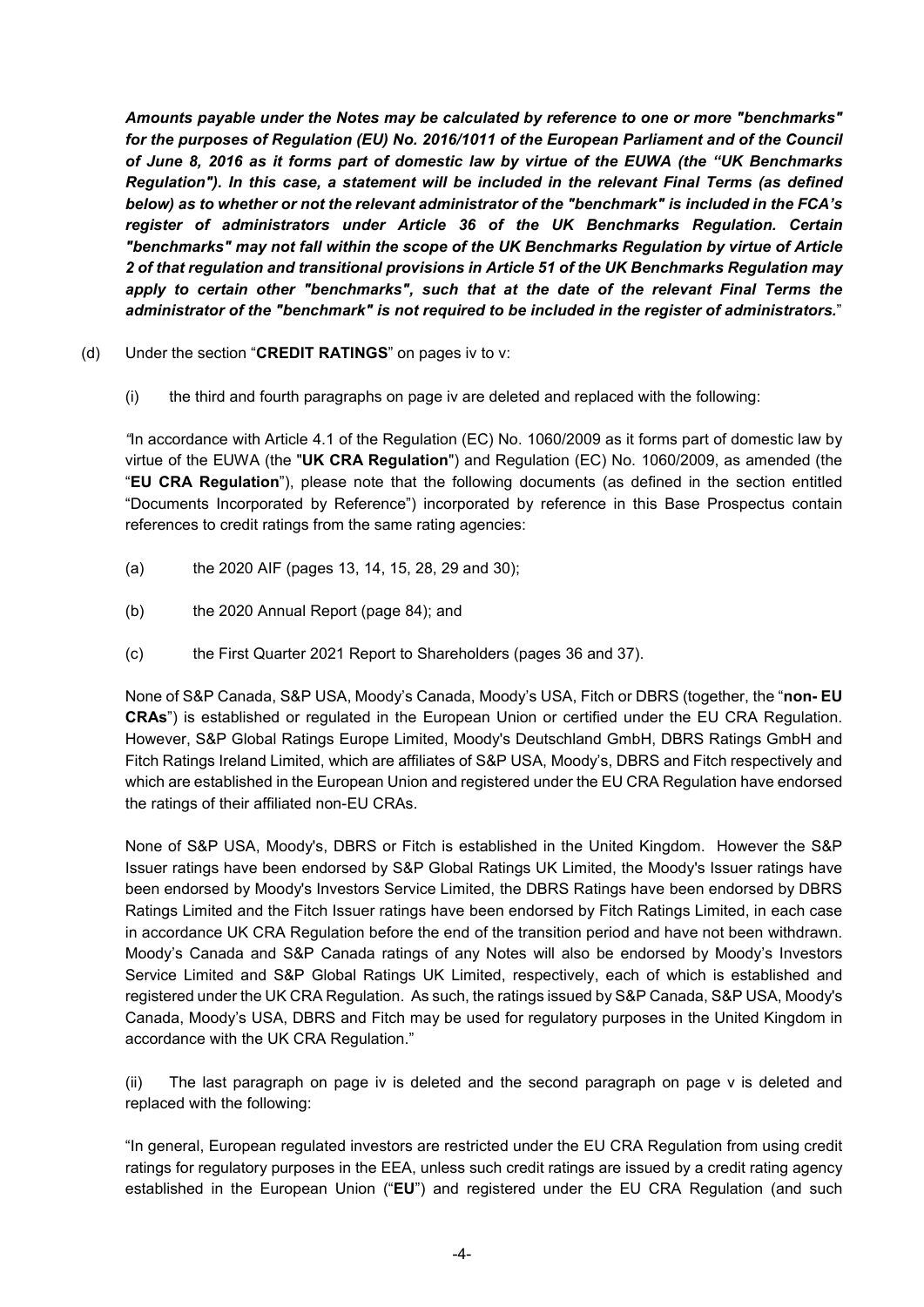registration has not been withdrawn or suspended, subject to transitional provisions that apply in certain circumstances). Such general restriction will also apply in the case of credit ratings issued by third country non-EU credit rating agencies, unless the relevant credit ratings are endorsed by an EU registered credit rating agency or the relevant third country rating agency is certified in accordance with the EU CRA Regulation (and such endorsement action or certification, as the case may be, has not been withdrawn or suspended, subject to transitional provisions that apply in certain circumstances). The list of registered and certified rating agencies published by the European Securities and Markets Authority ("**ESMA**") on its website in accordance with the EU CRA Regulation is not conclusive evidence of the status of the relevant rating agency included in such list, as there may be delays between certain supervisory measures being taken against a relevant rating agency and the publication of the updated ESMA list.

Investors regulated in the UK are subject to similar restrictions under the UK CRA Regulation. As such, UK regulated investors are required to use for UK regulatory purposes ratings issued by a credit rating agency established in the UK and registered under the UK CRA Regulation. In the case of ratings issued by third country non-UK credit rating agencies, third country credit ratings can either be: (a) endorsed by a UK registered credit rating agency; or (b) issued by a third country credit rating agency that is certified in accordance with the UK CRA Regulation. Note this is subject, in each case, to (a) the relevant UK registration, certification or endorsement, as the case may be, not having been withdrawn or suspended, and (b) transitional provisions that apply in certain circumstances. In the case of third country ratings, for a certain limited period of time, transitional relief accommodates continued use for regulatory purposes in the UK, of existing pre-2021 ratings, provided the relevant conditions are satisfied.

The list of registered and certified rating agencies published by the Financial Conduct Authority ("**FCA**") on its website in accordance with the United Kingdom CRA Regulation is not conclusive evidence of the status of the relevant rating agency included in such list, as there may be delays between certain supervisory measures being taken against a relevant rating agency and the publication of the updated FCA list.

If the status of the rating agency rating the Notes changes for the purposes of the EU CRA Regulation or the UK CRA Regulation, relevant regulated investors may no longer be able to use the rating for regulatory purposes in the EEA or the UK, as applicable, and the Notes may have a different regulatory treatment, which may adversely impact the value of the Notes and their liquidity in any secondary market."

- (e) Under the section "**IMPORTANT NOTICES**" on pages vi to xii of the Base Prospectus:
	- (i) the last paragraph on page vi is deleted and replaced with the following:

"This Base Prospectus has been prepared on the basis that any offer of Notes in a member state of the EEA (each a "**Member State**") or the UK will be made pursuant to an exemption under the Prospectus Regulation or the UK Prospectus Regulation respectively from the requirement to publish a prospectus for offers of Notes. In particular, any offer of Notes with a minimum denomination of less than Euro 100,000 (or its equivalent in any other currency) will (i) only be offered to the public in a Member State or the UK pursuant to an exemption under Article 1(4) of the Prospectus Regulation or the UK Prospectus Regulation respectively and (ii) only be admitted to trading on a regulated market (as defined in UK MiFIR) in the UK, or a specific segment of a regulated market in the UK to which only qualified investors (as defined in the Prospectus Regulation or the UK Prospectus Regulation (as the case may be)) can have access, in which case they shall not be offered or sold to persons who are not qualified investors (as defined in the Prospectus Regulation or the UK Prospectus Regulation respectively). Accordingly, any person making or intending to make an offer in a Member State or the UK of Notes which are the subject of an offering contemplated in this Base Prospectus as completed by Final Terms in relation to the offer of those Notes may only do so in circumstances in which no obligation arises for the Issuer or any Dealer to publish a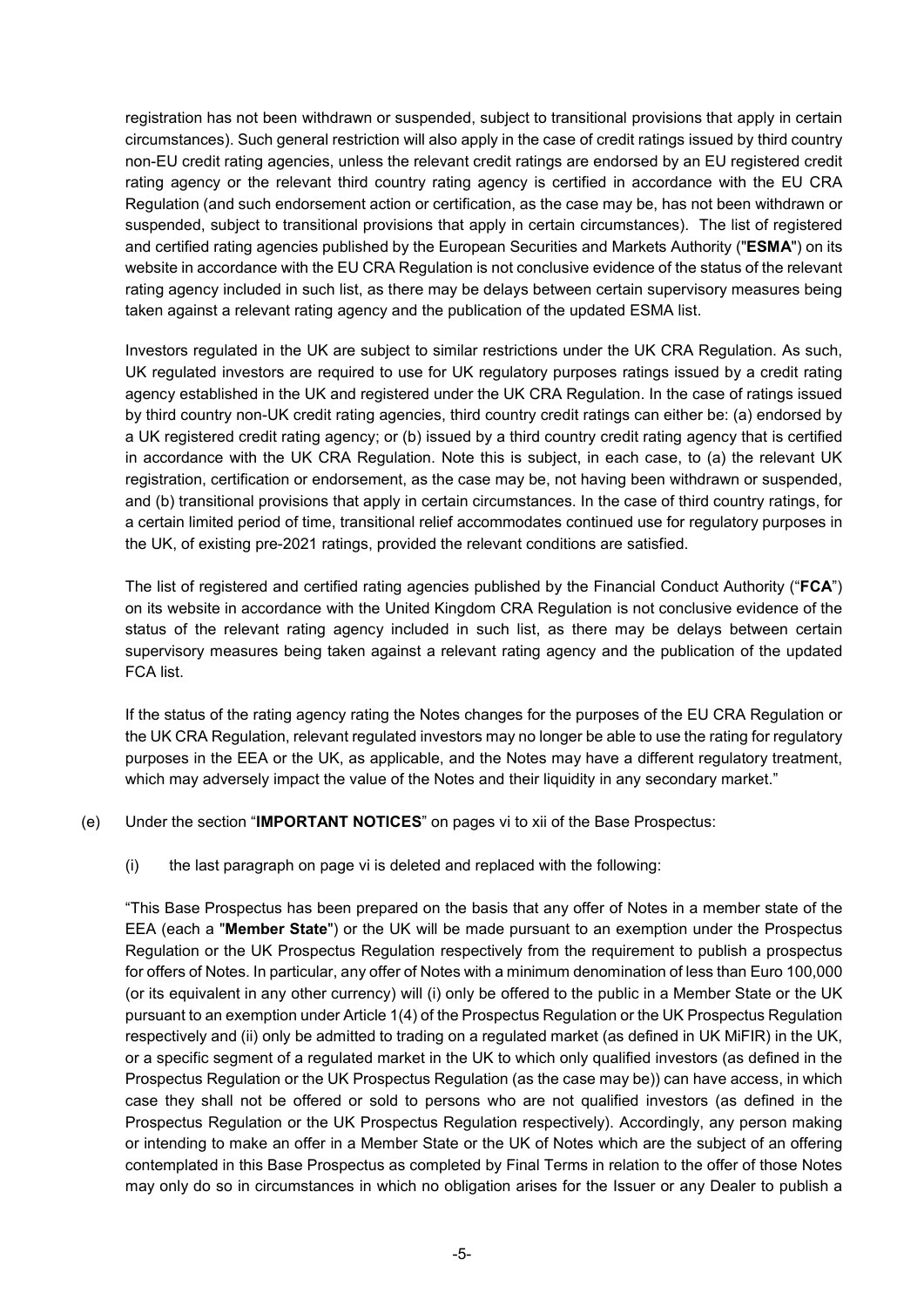prospectus pursuant to Article 3 of the Prospectus Regulation or section 85 of the Financial Services and Markets Act 2000 ("**FSMA**") respectively, or supplement a prospectus pursuant to Article 23 of the Prospectus Regulation or the UK Prospectus Regulation respectively, in each case in relation to such offer. Neither the Issuer nor any Dealer has authorised, nor do any of them authorise, the making of any offer of Notes in circumstances in which an obligation arises for the Issuer or any Dealer to publish or supplement a prospectus for such offer. The Notes have not been and will not be registered under the United States Securities Act of 1933, as amended and may include Notes in bearer form which are subject to United States tax law requirements. Subject to certain exceptions, Notes may not be offered, sold or delivered within the United States or to U.S. persons."

(ii) On page vii the first paragraph of the section entitled "*MiFID II Product Governance / Target Market*", shall be deleted and replaced with the following:

# "*MIFID II Product Governance / Target Market*

The Final Terms in respect of any Notes may include a legend entitled "**MIFID II PRODUCT GOVERNANCE**" which will outline the target market assessment in respect of the Notes and which channels for distribution of the Notes are appropriate. Any person subsequently offering, selling or recommending the Notes (a "**distributor**") should take into consideration the target market assessment; however, a distributor subject to Directive 2014/65/EU (as amended, "**MiFID II**") is responsible for undertaking its own target market assessment in respect of the Notes (by either adopting or refining the target market assessment) and determining appropriate distribution channels."

(iii) On page vii after the second paragraph of the section entitled "*MiFID II Product Governance / Target Market*", the following paragraph should be added:

#### **"UK MIFIR Product Governance / Target Market**

The Final Terms in respect of any Notes may include a legend entitled "**UK MIFIR PRODUCT GOVERNANCE**" which will outline the target market assessment in respect of the Notes and which channels for distribution of the Notes are appropriate. Any person subsequently offering, selling or recommending the Notes (a "**distributor**") should take into consideration the target market assessment; however, a distributor subject to the FCA Handbook Product Intervention and Product Governance Sourcebook (the "**UK MiFIR Product Governance Rules**") is responsible for undertaking its own target market assessment in respect of the Notes (by either adopting or refining the target market assessment) and determining appropriate distribution channels.

A determination will be made in relation to each issue about whether, for the purpose of the UK MiFIR Product Governance Rules, any Dealer subscribing for any Notes is a manufacturer in respect of such Notes, but otherwise neither the Arranger nor the Dealers nor any of their respective affiliates will be a manufacturer for the purpose of the UK MiFIR Product Governance Rules."

(iv) On page vii, the last paragraph commencing **"***PRIIPs Regulation Prohibition of Sales to EEA and UK Retail Investors*" shall be deleted and replaced with the following:

#### "*PRIIPs Regulation Prohibition of Sales to EEA Retail Investors*

If the applicable Final Terms in respect of any Notes includes a legend entitled **"PRIIPS REGULATION PROHIBITION OF SALES TO EEA RETAIL INVESTORS**", the Notes are not intended to be offered, sold or otherwise made available to and should not be offered, sold or otherwise made available to any retail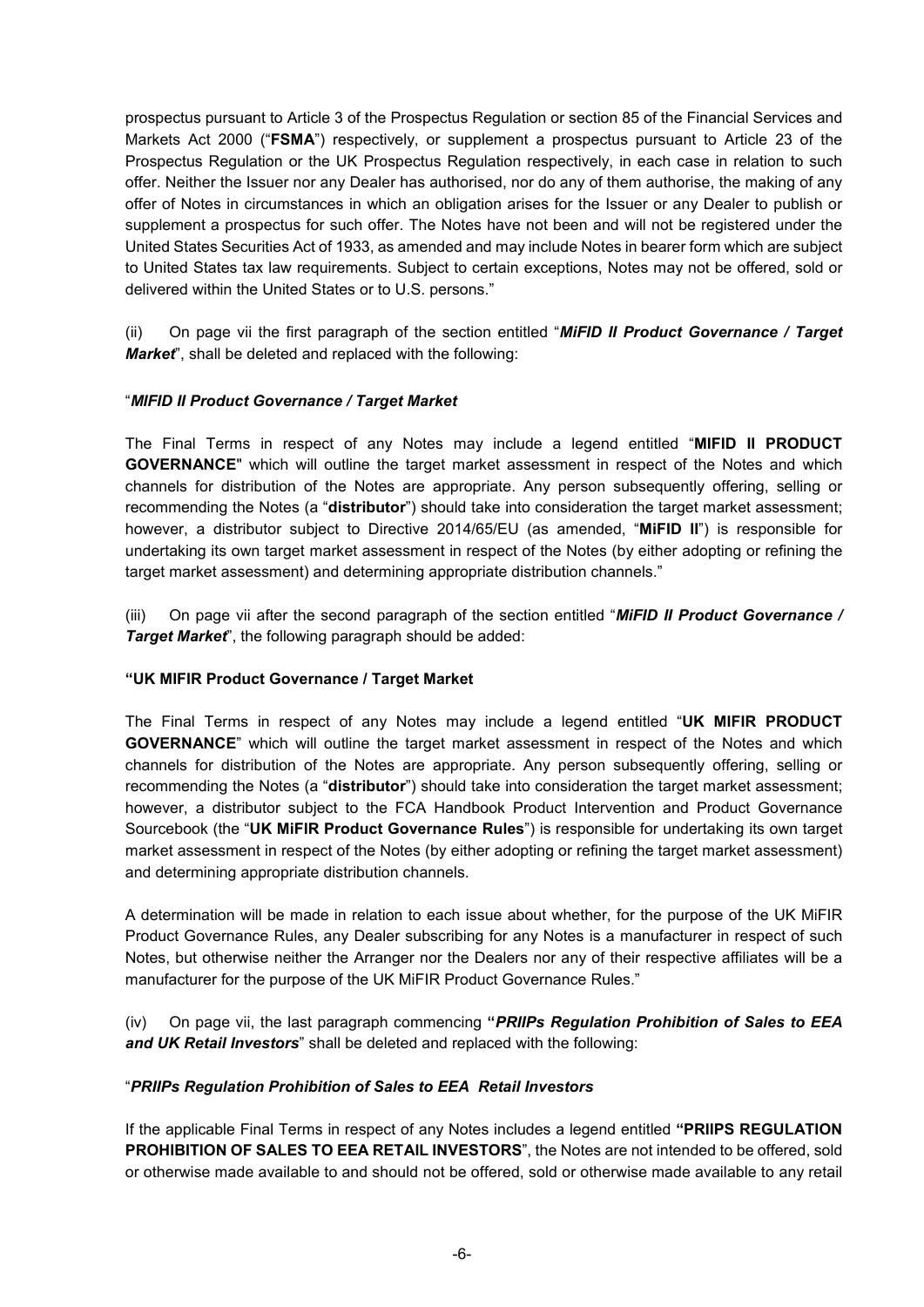investor in the EEA. For these purposes, a retail investor means a person who is one (or more) of: (i) a retail client as defined in point (11) of Article 4(1) of MiFID II; (ii) a customer within the meaning of Directive (EU) 2016/97 (as amended), where that customer would not qualify as a professional client as defined in point (10) of Article 4(1) of MiFID II; or (iii) not a qualified investor as defined in the Prospectus Regulation. Consequently, no key information document required by Regulation (EU) No 1286/2014 (as amended, the "**PRIIPs Regulation**") for offering or selling the Notes or otherwise making them available to retail investors in the EEA has been prepared and therefore offering or selling the Notes or otherwise making them available to any retail investor in the EEA may be unlawful under the PRIIPs Regulation.

#### *PRIIPS Regulation Prohibition of Sales to UK Retail Investors*

If the Final Terms in respect of any Notes, includes a legend entitled "**PROHIBITION OF SALES TO UK RETAIL INVESTORS**", the Notes are not intended to be offered, sold or otherwise made available to and should not be offered, sold or otherwise made available to any retail investor in the UK. For these purposes, a retail investor means a person who is one (or more) of: (i) a retail client, as defined in point (8) of Article 2 of Regulation (EU) No 2017/565 as it forms part of domestic law by virtue of the EUWA; or (ii) a customer within the meaning of the provisions of the UK Financial Services and Markets Act 2000 (as amended, the "**FSMA**") and any rules or regulations made under the FSMA to implement Directive (EU) 2016/97, where that customer would not qualify as a professional client, as defined in point (8) of Article 2(1) of Regulation (EU) No 600/2014 as it forms part of domestic law by virtue of the EUWA; or (iii) not a qualified investor as defined in Article 2 of the UK Prospectus Regulation. Consequently, no key information document required by Regulation (EU) No 1286/2014 (as amended) as it forms part of domestic law by virtue of the EUWA (the "**UK PRIIPs Regulation**") for offering or selling the Notes or otherwise making them available to retail investors in the UK has been prepared and therefore offering or selling the Notes or otherwise making them available to any retail investor in the UK may be unlawful under the UK PRIIPs Regulation."

(f) Under the section "**DEFINITIONS**" on page xiii:

(i) The definition of ""EEA" and "European Economic Area" shall be deleted and replaced with the following:

""**EEA**" and "**European Economic Area**" means member states of the European Union together with Iceland, Norway and Liechtenstein;"

(ii) After the paragraph starting "Certain figures and percentages …", the following paragraph shall be added:

# "**In this Base Prospectus, unless the contrary intention appears, a reference to a law or a provision of a law is a reference to that law or provision as extended, amended or re-enacted.**

As used herein the term "**Prospectus Regulation**" includes the UK Prospectus Regulation unless the context otherwise requires.**"**

(g) Under the section "**OVERVIEW OF THE PROGRAMME**" on pages 1 to 11 of the Base Prospectus, under the item entitled "**Listing and Admission to Trading**" on page 10, the first two paragraphs are deleted and replaced with the following:

"Application has been made for Notes (other than Exempt Notes) issued under the Programme to be admitted to the Official List of the FCA and admitted to trading on the Main Market of the London Stock Exchange, which is a regulated market for the purposes of UK MiFIR.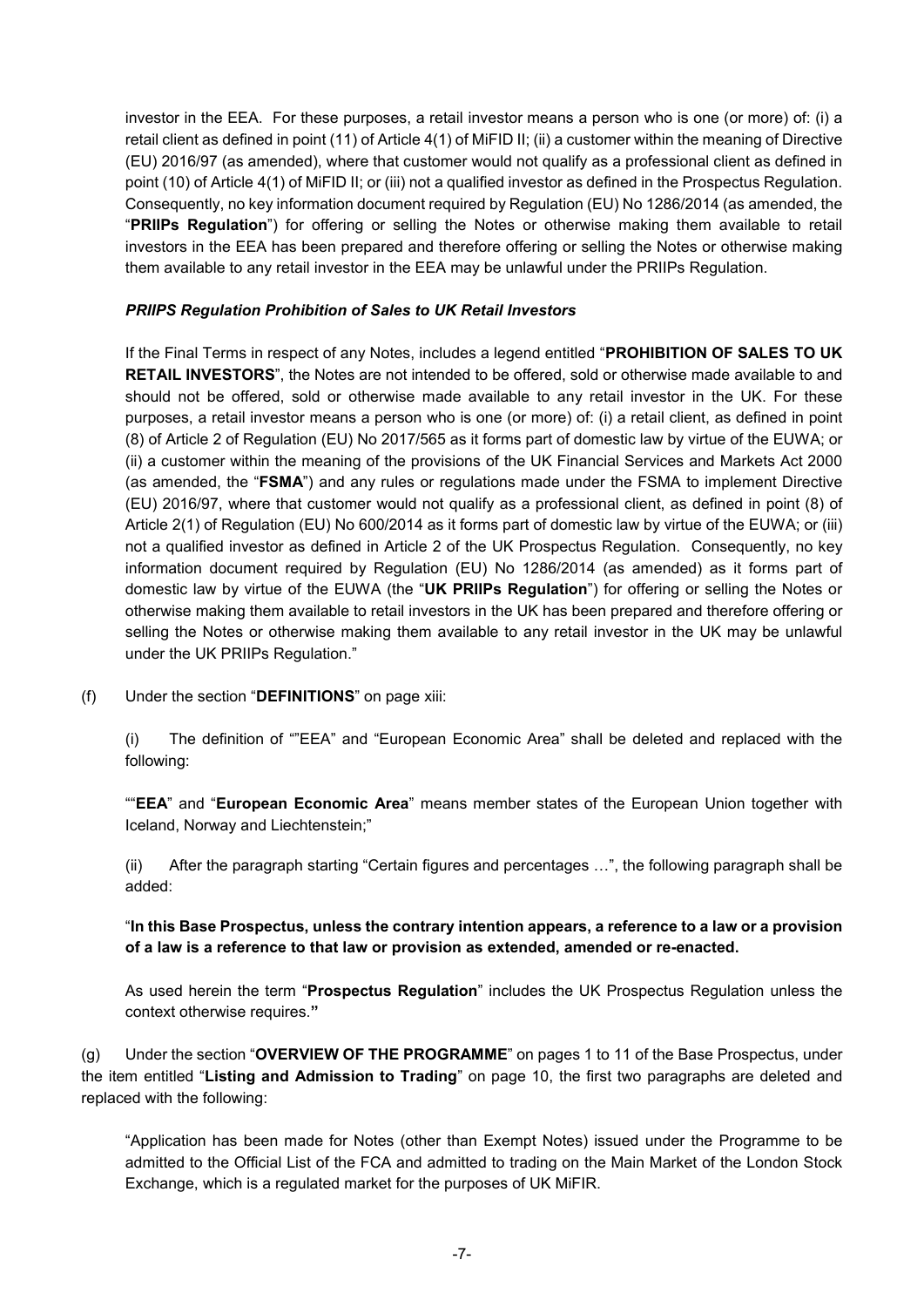The Programme provides that Exempt Notes may be unlisted or listed or admitted to trading, as the case may be, on such other or further stock exchange(s) or market(s) (provided that such exchange or market is not a regulated market for the purposes of UK MiFIR or MiFID II) as may be agreed between the Issuer and the relevant purchaser(s) in relation to such issue as may be specified in the applicable Pricing Supplement.

Additionally, application has been made for Exempt Notes to be admitted to trading on the International Securities Market of the London Stock Exchange (the "**ISM**"). The ISM is not a regulated market for the purposes of UK MiFIR. The ISM is a market designated for professional investors."

(h) In the section entitled "**3. Risks related to the structure of a particular issue of Notes"** under the heading "**RISK FACTORS**", the first three paragraphs of the risk factor entitled "*3.5 Benchmark reforms and discontinuation - The regulation and reform of "benchmarks" may adversely affect the value of and return on Notes linked to or referencing such "benchmarks*" on pages 26 to 27 of the Base Prospectus, are deleted and replaced with the following:

"Reference rates (such as the London Inter-Bank Offered Rate ("**LIBOR**"), the Euro Interbank Offered Rate ("**EURIBOR**), BBSW, CDOR and referenced swap rates) and other types of rates or indices which are deemed to be "benchmarks" (each, a "**Benchmark**" and together the "**Benchmarks**") are, and have been, the subject of regulatory scrutiny and national and international regulatory reform and review, with further changes anticipated. This has resulted in regulatory reform and changes to existing Benchmarks Such reform of Benchmarks includes the EU Benchmarks Regulation (as defined on page ii) which applies to "contributors", "administrators" and "users" of "benchmarks" in the EU. Among other things, it (i) requires benchmark administrators to be authorised or registered (or, if located outside the EU (to be subject to an equivalent regime or otherwise recognised or endorsed) and to comply with extensive requirements in relation to the administration of benchmarks and (ii) prevents certain uses by EU supervised entities of benchmarks of administrators that are not authorised/registered (or, if located outside the EU, deemed equivalent or recognised or endorsed). Similarly the UK Benchmarks Regulation (as defined on page ii) applies to "contributors", "administrators" and "users" of "benchmarks" in the UK. Among other things, it (i) requires benchmark administrators to be authorised or registered (or, if located outside the UK, to be subject to an equivalent regime or otherwise recognised or endorsed) and to comply with extensive requirements in relation to the administration of benchmarks and (ii) prevents certain uses by UK supervised entities of benchmarks of administrators that are not authorised/registered (or, if located outside the UK, deemed equivalent or recognised or endorsed).

The Benchmarks Regulation and the UK Benchmarks Regulation are currently being reviewed and changes to either regulation may, among other things give the relevant regulators enhanced powers to help manage and direct an orderly wind-down of critical benchmarks such as LIBOR, including through imposing methodology changes. The detail and scope of any such proposed reforms is however to be confirmed.

The Benchmarks Regulation and/or the UK Benchmarks Regulation could have a material impact on any Notes linked to or referencing a Benchmark, including, in particular, if the methodology or other terms of the Benchmark are changed in order to comply with the requirements of the Benchmarks Regulation and/or the UK Benchmarks Regulation. Such changes could, among other things, have the effect of reducing or otherwise affecting the volatility of the published rate of the relevant Benchmark."

(i) In the section entitled "**8. Risks related to the market generally**" under the heading "**RISK FACTORS**", the risk factor entitled "*An active secondary market in respect of the Notes may never be established or may be illiquid and this would adversely affect the value at which an investor could sell its Notes*" on pages 39 to 40, the second paragraph on page 39 and the first paragraph on page 40 of the Base Prospectus are deleted and replaced with the following: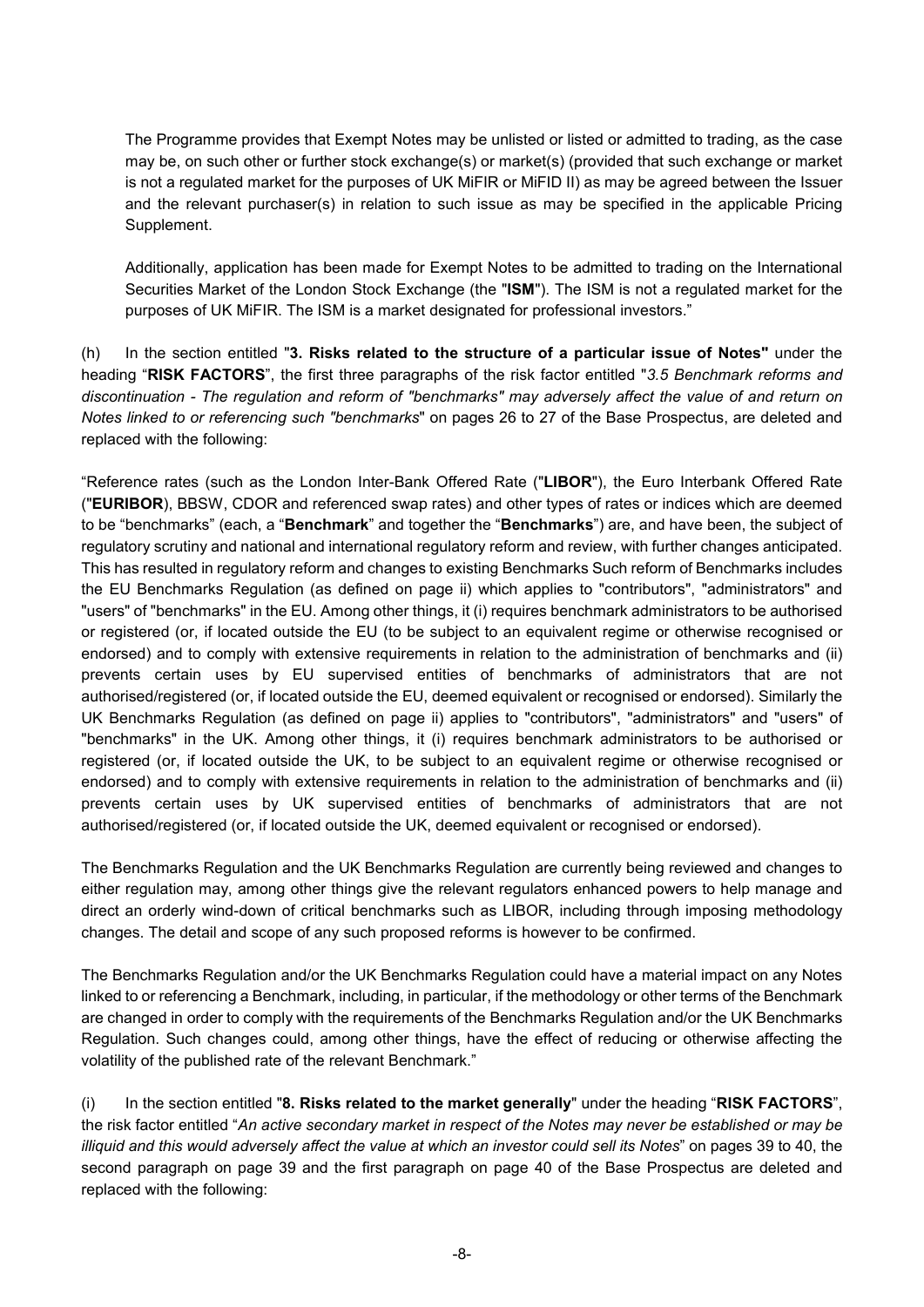"If the Notes are listed at any time, the Issuer is not under any obligation to Holders to maintain such listing of Notes and may, in its sole discretion, determine that it is unduly burdensome to maintain such listing and seek to terminate the listing of such Notes provided it uses all reasonable efforts to seek an alternative admission to listing, trading and/or quotation of such Notes by another listing authority, securities exchange and/or quotation system that it deems appropriate (including a market which is not a regulated market for the purposes of the MiFID II, UK MiFIR or a market outside the EEA or the UK). However, if such alternative listing is not available or, in the opinion of the Issuer is impractical or unduly burdensome, an alternative listing may not be obtained and the Issuer is not obliged to so obtain.

Although there is no assurance as to the liquidity of any Notes as a result of the listing on a regulated market for the purposes of the MiFID II in the EEA, UK MiFIR in the UK or any other market, de-listing such Notes may have a material effect on an investor's ability to (i) continue to hold such Notes or (ii) resell the Notes in the secondary market."

(j) Under the section "**TERMS AND CONDITIONS OF THE NOTES**" on pages 53 to 122, the last sentence of the second paragraph on page 54 will be deleted and replaced with the following:

"For the purposes hereof, "Exempt Notes" mean any Notes which do not require a prospectus pursuant to Regulation (EU) 2017/1129 (as amended) or Regulation (EU) 2017/1129 (as amended) as it forms part of domestic law by virtue of the European Union (Withdrawal) Act 2018."

(k) Under the section entitled "**FORM OF FINAL TERMS**" on pages 123 to 137 of the Base Prospectus:

(i) The following legend shall be inserted on page 123 after the legend entitled "**[MIFID II PRODUCT GOVERNANCE / TARGET MARKET - …..**":

"**[UK MIFIR PRODUCT GOVERNANCE / PROFESSIONAL INVESTORS AND ECPS ONLY TARGET MARKET – Solely for the purposes of [the/each] manufacturer's product approval process, the target market assessment in respect of the Notes has led to the conclusion that: (i) the target market for the Notes is only eligible counterparties, as defined in the FCA Handbook Conduct of Business Sourcebook ("COBS"), and professional clients, as defined in Regulation (EU) No 600/2014 as it forms part of domestic law by virtue of the European Union (Withdrawal) Act 2018 ("UK MiFIR"); and (ii) all channels for distribution of the Notes to eligible counterparties and professional clients are appropriate. Any person subsequently offering, selling or recommending the Notes (a "distributor") should take into consideration the manufacturer['s/s'] target market assessment; however, a distributor subject to the FCA Handbook Product Intervention and Product Governance Sourcebook (the "UK MiFIR Product Governance Rules") is responsible for undertaking its own target market assessment in respect of the Notes (by either adopting or refining the manufacturer['s/s'] target market assessment) and determining appropriate distribution channels.]<sup>2</sup>**

<sup>2</sup> Legend to be included on front of the Final Terms if transaction is in scope of UK MIFIR and following the ICMA 1 "all bonds to all professionals" target market approach.**"**

(ii) The legend entitled "**PRIIPS REGULATION PROHIBITION OF SALES TO EEA AND UK RETAIL INVESTORS -**" on page 123 shall be deleted and replaced with the following:

"**[PRIIPS REGULATION PROHIBITION OF SALES TO EEA RETAIL INVESTORS - The Notes are not intended to be offered, sold or otherwise made available to and should not be offered, sold or otherwise made available to any retail investor in the European Economic Area ("EEA"). For these**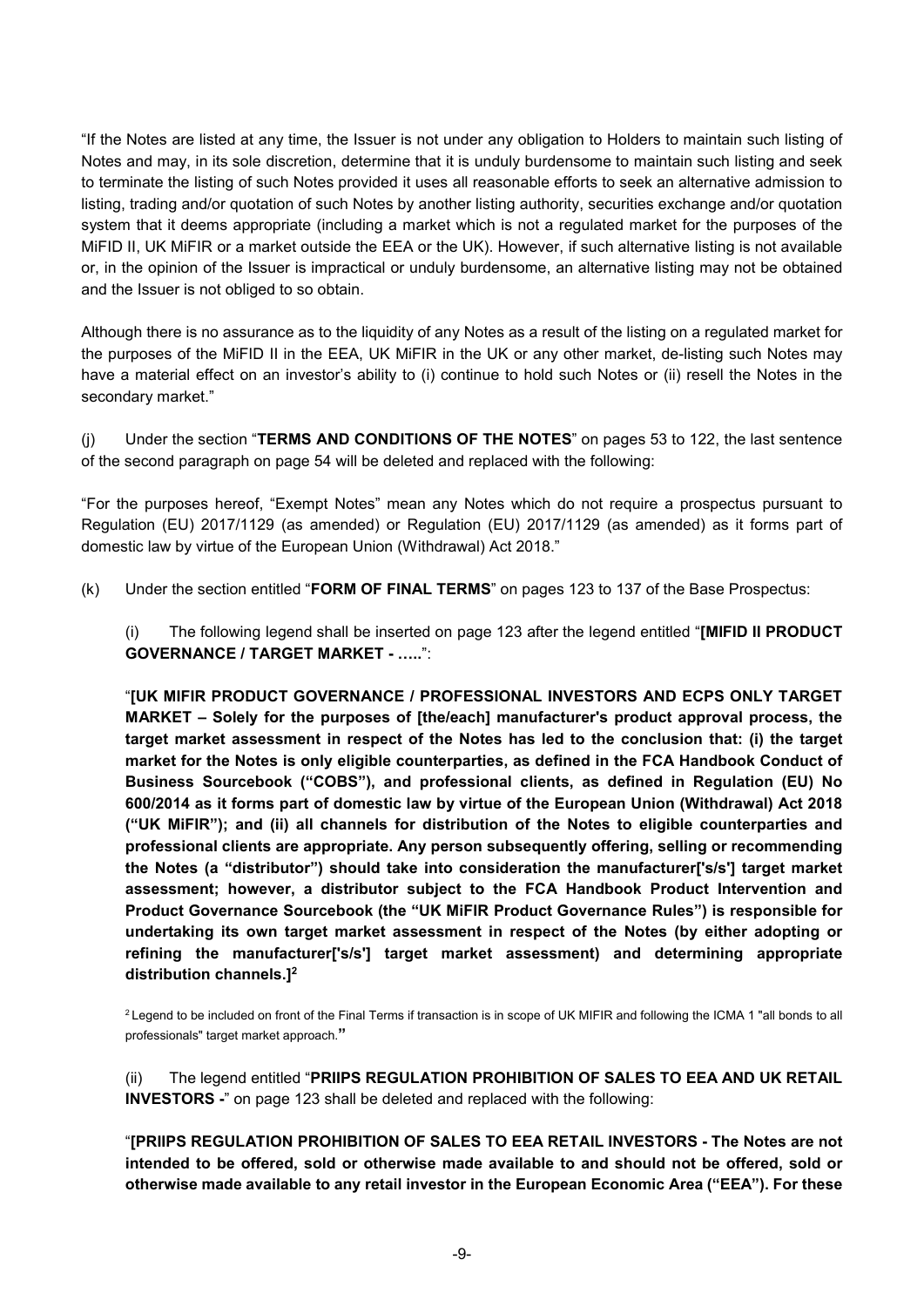**purposes, a retail investor means a person who is one (or more) of: (i) a retail client as defined in point (11) of Article 4(1) of [MiFID II / Directive 2014/65/EU (as amended, "MiFID II")]; (ii) a customer within the meaning of Directive 2016/97/EU (as amended), where that customer would not qualify as a professional client as defined in point (10) of Article 4(1) of MiFID II; or (iii) not a qualified investor as defined in Regulation (EU) 2017/1129 (as amended). Consequently, no key information document required by Regulation (EU) No 1286/2014 (as amended, the "PRIIPs Regulation") for offering or selling the Notes or otherwise making them available to retail investors in the EEA has been prepared and therefore offering or selling the Notes or otherwise making them available to any retail investor in the EEA may be unlawful under the PRIIPs Regulation.]<sup>3</sup>**

**[PROHIBITION OF SALES TO UK RETAIL INVESTORS – The Notes are not intended to be offered, sold or otherwise made available to and should not be offered, sold or otherwise made available to any retail investor in the UK. For these purposes, a retail investor means a person who is one (or more) of: (i) a retail client, as defined in point (8) of Article 2 of Regulation (EU) No 2017/565 as it forms part of domestic law by virtue of the European Union (Withdrawal) Act 2018 ("EUWA"); (ii) a customer within the meaning of the provisions of the UK Financial Services and Markets Act (as amended, the "FSMA") and any rules or regulations made under the FSMA to implement Directive (EU) 2016/97, where that customer would not qualify as a professional client, as defined in point (8) of Article 2(1) of Regulation (EU) No 600/2014 as it forms part of domestic law by virtue of the EUWA; or (iii) not a qualified investor as defined in Article 2 of Regulation (EU) 2017/1129 (as amended) as it forms part of domestic law by virtue of the EUWA. Consequently, no key information document required by Regulation (EU) No 1286/2014 (as amended) as it forms part of domestic law by virtue of the EUWA (the "UK PRIIPs Regulation") for offering or selling the Notes or otherwise making them available to retail investors in the UK has been prepared and therefore offering or selling the Notes or otherwise making them available to any retail investor in the UK may be unlawful under the UK PRIIPs Regulation.]<sup>4</sup>**

<sup>3</sup> Legend to be included on front of the Final Terms if the Notes potentially constitute "packaged" products and no key information document will be prepared or the Issuer wishes to prohibit offers to EEA retail investors for any other reason, in which case the selling restriction should be specified to be "Applicable".

<sup>4</sup> Legend to be included on front of the Final Terms if the Notes potentially constitute "packaged" products and no key information document will be prepared or the Issuer wishes to prohibit offers to UK retail investors for any other reason, in which case the selling restriction should be specified to be "Applicable".".

(iii) The first paragraph on page 124 is deleted and replaced with the following:

"[The Notes will only be admitted to trading on [*insert name of relevant QI market/segment*], which is [*an*  UK regulated market/a specific segment of a UK regulated market] (as defined in UK MiFIR), to which only qualified investors (as defined in the UK Prospectus Regulation) can have access and shall not be offered or sold]<sup>5</sup>

<sup>5</sup> Legend to be included for Notes with a minimum denomination of less than Euro 100,000 (or equivalent in another currency) which will only be admitted to trading on a UK regulated market, or a specific segment of a UK regulated market, to which only qualified investors can have access."

(iv) The second and third paragraphs on page 124 of the section entitled "**PART A – CONTRACTUAL TERMS**" shall be deleted and replaced with the following:

*"*[Terms used herein shall be deemed to be defined as such for the purposes of the Conditions (the "**Conditions**") set forth in the Base Prospectus dated July 24, 2020 [and the supplemental Prospectus[es] dated [●]] which [together] constitute[s] a base prospectus (the "**Base Prospectus**") for the purposes of Regulation (EU) 2017/1129 as it forms part of domestic law by virtue of the European Union (Withdrawal)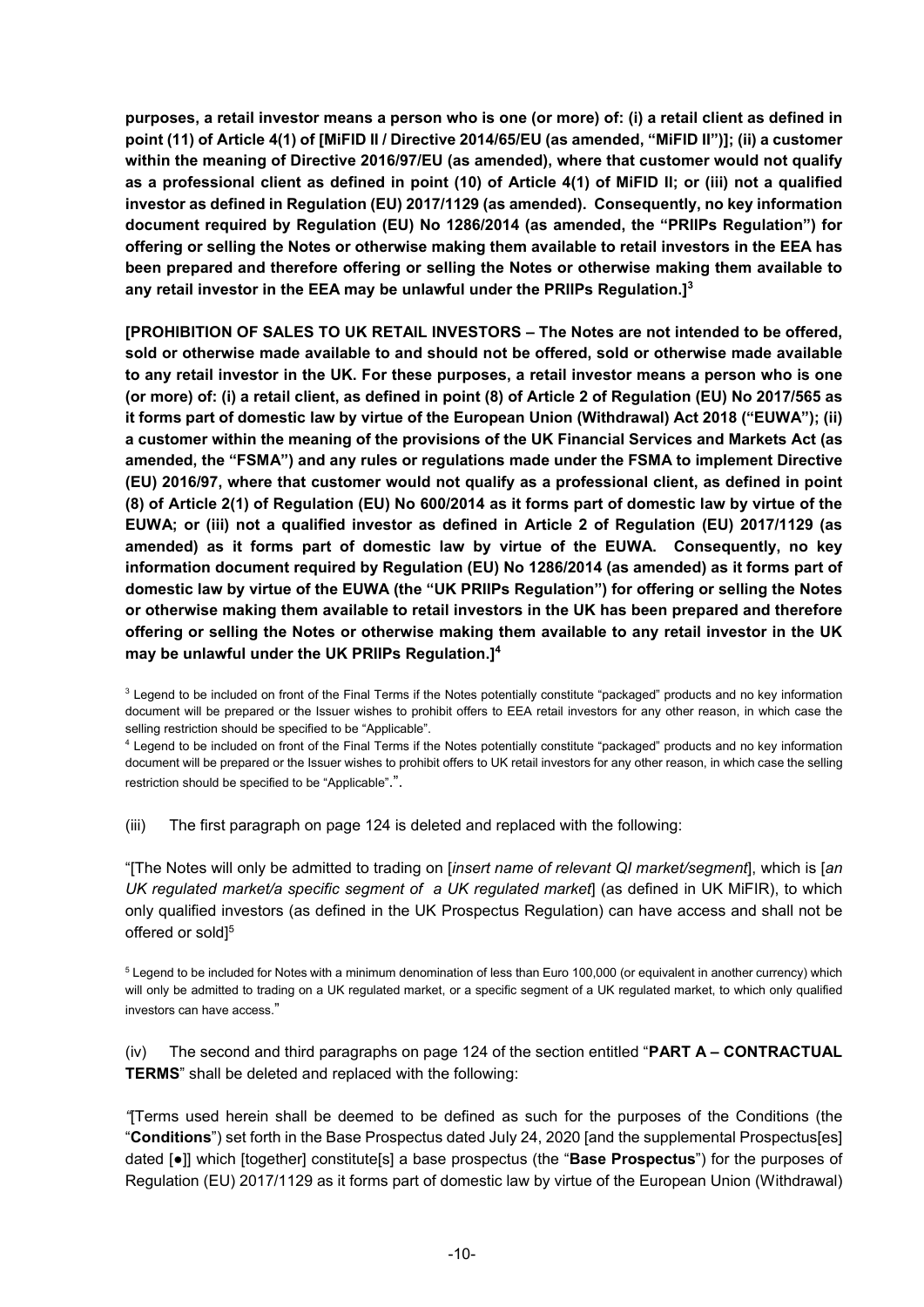Act 2018 (the "**UK Prospectus Regulation**"). This document constitutes the Final Terms of the Notes described herein for the purposes of Article 8 of the UK Prospectus Regulation and must be read in conjunction with such Base Prospectus in order to obtain all relevant information. [The Base Prospectus, including all documents incorporated by reference therein, [is] [are] available for viewing on the Issuer's website at *https://www.rbc.com/investor-relations/european-senior-notes-program.html* and copies may be obtained from the offices of the Issuer, 20th Floor, 200 Bay Street, Toronto, Ontario, Canada M5J 2J5 and the offices of the Issuing and Paying Agent, One Canada Square, London E14 5AL, England.]

[Terms used herein shall be deemed to be defined as such for the purposes of the Conditions (the "**Conditions**") set forth in the Base Prospectus dated [*original date*] [and the supplemental Prospectus[es] dated [●]] which are incorporated by reference in the Base Prospectus dated July 24, 2020]. This document constitutes the Final Terms of the Notes described herein for the purposes of Article 8 of [Regulation (EU) 2017/1129 as it forms part of domestic law by virtue of the European Union (Withdrawal) Act 2018 (the "**UK Prospectus Regulation**")/the UK Prospectus Regulation] and must be read in conjunction with the Base Prospectus dated July 24, 2020 [and the supplemental Prospectus[es]] dated [●]], which [together] constitute[s] a base prospectus for the purposes of the UK Prospectus Regulation (the "**Base Prospectus**"), including the Conditions incorporated by reference in the Prospectus]. The Base Prospectus, including all documents incorporated by reference therein, are available for viewing on the Issuer's website at *https://www.rbc.com/investor-relations/european-senior-notesprogram.html* and copies may be obtained from the offices of the Issuer, 20th Floor, 200 Bay Street, Toronto, Ontario, Canada M5J 2J5 and the offices of the Issuing and Paying Agent, One Canada Square, London E14 5AL, England.]*"*

(vi) Item (ii) on page 136 of the section entitled "**PART B – OTHER INFORMATION – 6. DISTRIBUTION**" shall be deleted and replaced with the following with the remaining items to be renumbered accordingly:

| "(ii)"<br>Prohibition of Sales to EEA |                                |
|---------------------------------------|--------------------------------|
| Retail Investors:                     | [Applicable] [Not Applicable]  |
| (iii)<br>Prohibition of Sales to UK   |                                |
| Retail Investors:                     | [Applicable] [Not Applicable]" |

(vii) The section entitled "**PART B – OTHER INFORMATION – 8. EU BENCHMARK REGULATION**" on page 137 shall be deleted and replaced with the following:

#### "**8. UK BENCHMARKS REGULATION**

UK Benchmarks Regulation: Article 29(2) statement on benchmarks: [Not Applicable]

> Amounts payable under the Notes will be calculated by reference to  $\lceil \cdot \rceil$  which  $\lceil \cdot \rceil$  are  $\lceil \cdot \rceil$  brovided by  $\lceil \cdot \rceil$ . As at  $\lceil \cdot \rceil$ ,  $\lceil \cdot \rceil$ [appears/does not appear] on the register of administrators and benchmarks established and maintained by the FCA pursuant to Article 36 of Regulation (EU) 2016/1011 as is part of domestic law by virtue of the European Union (Withdrawal) Act 2018), as amended from time to time) (the "**UK Benchmarks Regulation**"). [As far as the Issuer is aware, the [Bank of England][Federal Reserve Bank of New York], as administrator of [SONIA][SOFR], is not required to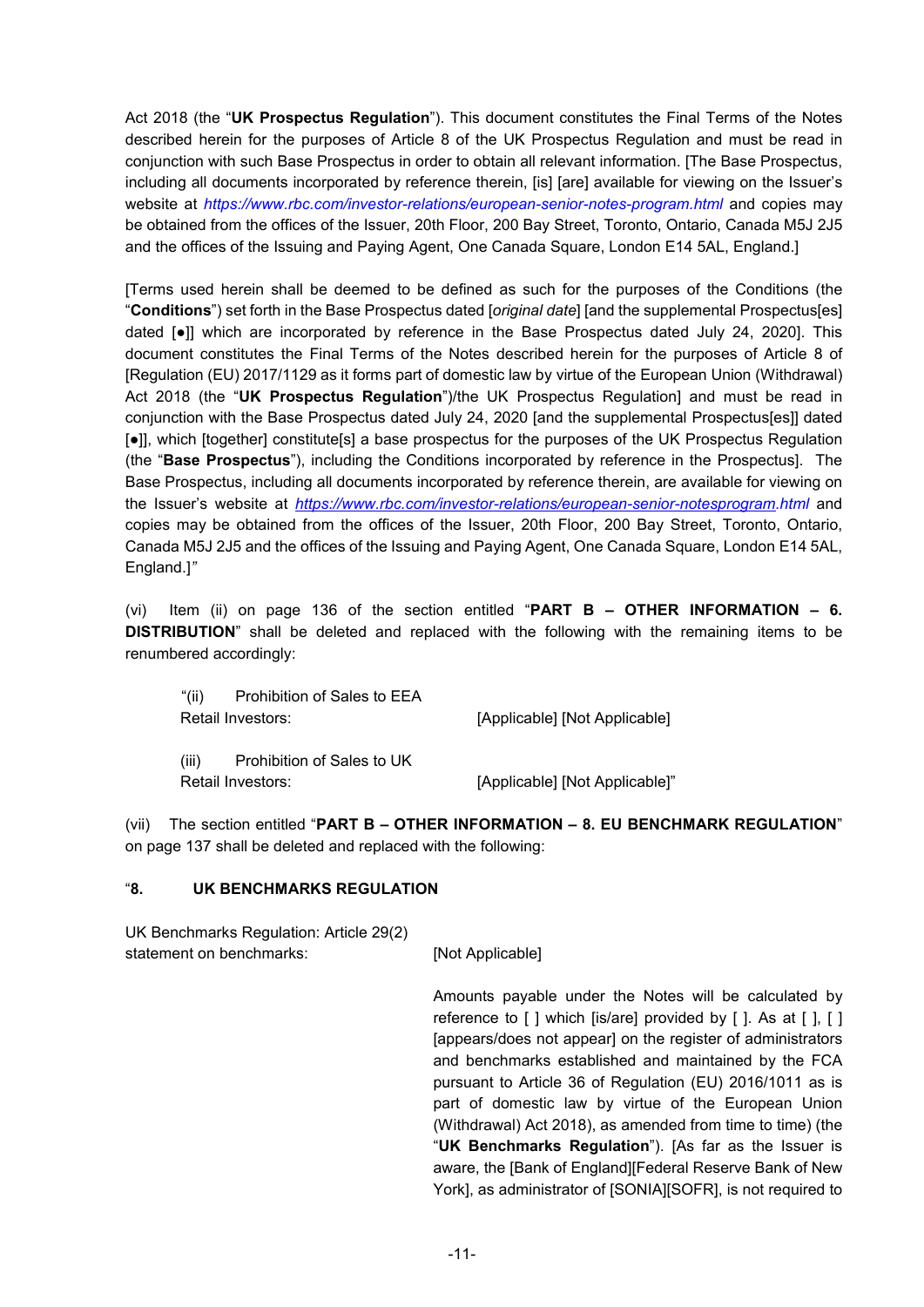be registered by virtue of article 2 of the UK Benchmarks Regulation.] [As far as the Issuer is aware the transitional provisions of Article 51 of the UK Benchmarks Regulation apply, such that [ ] [is/are] not currently required to obtain authorisation or registration (or, if located outside the UK, recognition, endorsement or equivalence).]]"

(l) Under the section entitled "**FORM OF PRICING SUPPLEMENT OF THE EXEMPT NOTES**" on pages 138 to 154 of the Base Prospectus:

(i) The first legend under the heading "**IMPORTANT NOTICE**" on page 138 shall be deleted and replaced with the following:

**"NO PROSPECTUS IS REQUIRED IN ACCORDANCE WITH REGULATION (EU) 2017/1129 (AS AMENDED) AS IT FORMS PART OF DOMESTIC LAW BY VIRTUE OF THE EUROPEAN UNION (WITHDRAWAL) ACT 2018 ("UK PROSPECTUS REGULATION") FOR THIS ISSUE OF NOTES. THE NOTES WHICH ARE THE SUBJECT OF THIS PRICING SUPPLEMENT ARE NOT COMPLIANT WITH THE UK PROSPECTUS REGULATION AND THE FCA HAS NEITHER APPROVED NOR REVIEWED THE INFORMATION CONTAINED IN THIS PRICING SUPPLEMENT.**"

(ii) On page 138, the following legend shall be inserted after the legend entitled "**[MIFID II PRODUCT GOVERNANCE / TARGET MARKET - …..**":

"**[UK MIFIR PRODUCT GOVERNANCE / PROFESSIONAL INVESTORS AND ECPS ONLY TARGET MARKET – Solely for the purposes of [the/each] manufacturer's product approval process, the target market assessment in respect of the Notes has led to the conclusion that: (i) the target market for the Notes is only eligible counterparties, as defined in the FCA Handbook Conduct of Business Sourcebook ("COBS"), and professional clients, as defined in Regulation (EU) No 600/2014 as it forms part of domestic law by virtue of the European Union (Withdrawal) Act 2018 ("UK MiFIR"); and (ii) all channels for distribution of the Notes to eligible counterparties and professional clients are appropriate. Any person subsequently offering, selling or recommending the Notes (a "distributor") should take into consideration the manufacturer['s/s'] target market assessment; however, a distributor subject to the FCA Handbook Product Intervention and Product Governance Sourcebook (the "UK MiFIR Product Governance Rules") is responsible for undertaking its own target market assessment in respect of the Notes (by either adopting or refining the manufacturer['s/s'] target market assessment) and determining appropriate distribution channels.]<sup>2</sup>***[other appropriate target market legend to be included.***] 2**

<sup>2</sup> Legend to be included on front of the Pricing Supplement if ISM Notes and if transaction is in scope of UK MiFIR and following the ICMA 1 "all bonds to all professionals" target market approach.**"**

(iii) The legend entitled "**[PRIIPS REGULATION PROHIBITION OF SALES TO EEA AND UK RETAIL INVESTORS -**" on page 138 shall be deleted and replaced with the following:

"**[PRIIPS REGULATION PROHIBITION OF SALES TO EEA RETAIL INVESTORS - The Notes are not intended to be offered, sold or otherwise made available to and should not be offered, sold or otherwise made available to any retail investor in the European Economic Area ("EEA"). For these purposes, a retail investor means a person who is one (or more) of: (i) a retail client as defined in point (11) of Article 4(1) of [MiFID II / Directive 2014/65/EU (as amended, "MiFID II")]; (ii) a customer within the meaning of Directive 2016/97/EU (as amended), where that customer would not qualify as a professional client as defined in point (10) of Article 4(1) of MiFID II; or (iii) not a qualified**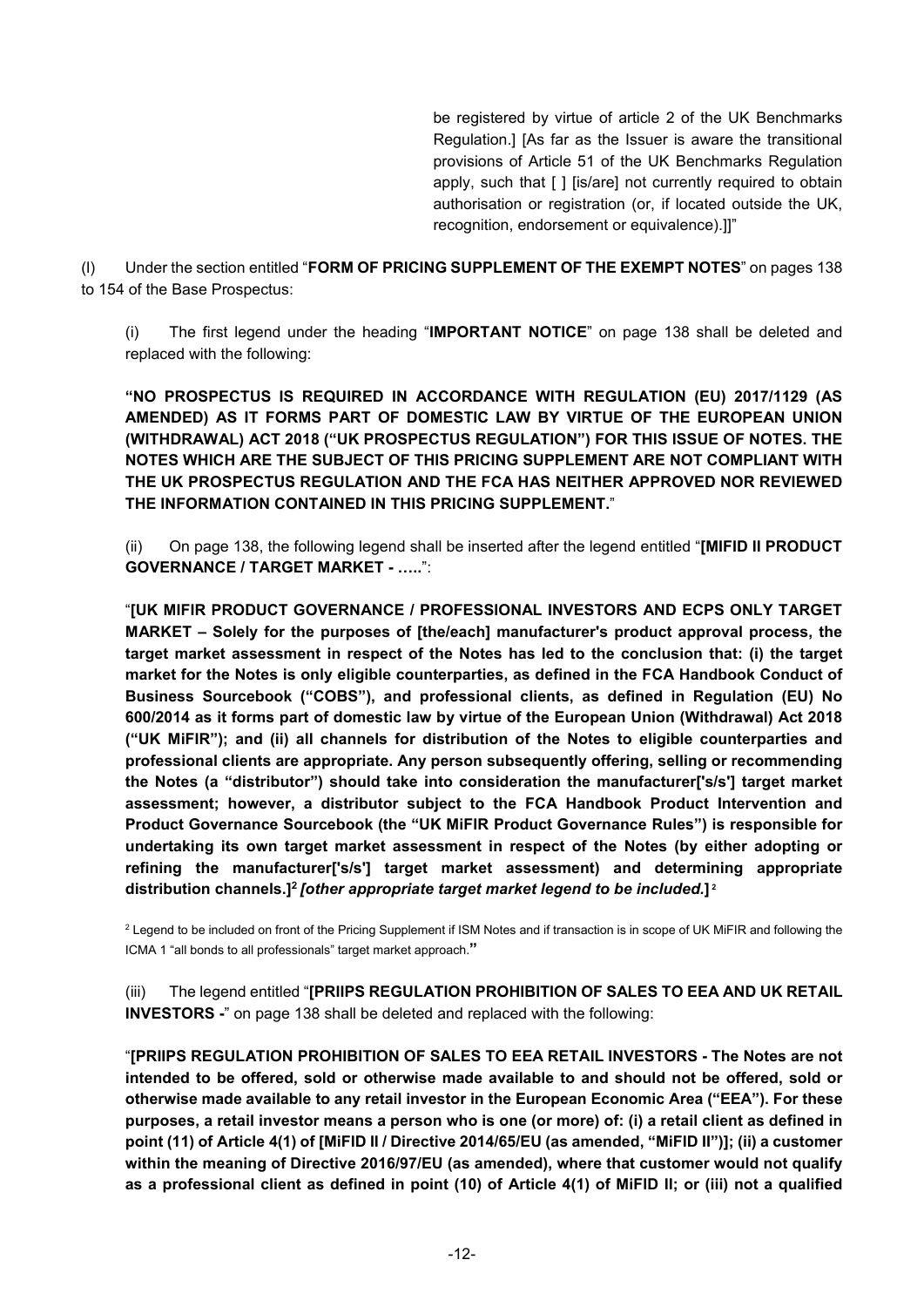**investor as defined in the Regulation (EU) 2017/1129 (as amended). Consequently, no key information document required by Regulation (EU) No 1286/2014 (as amended, the "PRIIPs Regulation") for offering or selling the Notes or otherwise making them available to retail investors in the EEA has been prepared and therefore offering or selling the Notes or otherwise making them available to any retail investor in the EEA may be unlawful under the PRIIPs Regulation.]<sup>3</sup>**

**[PROHIBITION OF SALES TO UK RETAIL INVESTORS – The Notes are not intended to be offered, sold or otherwise made available to and should not be offered, sold or otherwise made available to any retail investor in the UK. For these purposes, a retail investor means a person who is one (or more) of: (i) a retail client, as defined in point (8) of Article 2 of Regulation (EU) No 2017/565 as it forms part of domestic law by virtue of the European Union (Withdrawal) Act 2018 ("EUWA"); (ii) a customer within the meaning of the provisions of the UK Financial Services and Markets Act (as amended, the "FSMA") and any rules or regulations made under the FSMA to implement Directive (EU) 2016/97, where that customer would not qualify as a professional client, as defined in point (8) of Article 2(1) of Regulation (EU) No 600/2014 as it forms part of domestic law by virtue of the EUWA; or (iii) not a qualified investor as defined in Article 2 of the UK Prospectus Regulation. Consequently, no key information document required by Regulation (EU) No 1286/2014 (as amended) as it forms part of domestic law by virtue of the EUWA (the "UK PRIIPs Regulation") for offering or selling the Notes or otherwise making them available to retail investors in the UK has been prepared and therefore offering or selling the Notes or otherwise making them available to any retail investor in the UK may be unlawful under the UK PRIIPs Regulation.]<sup>4</sup>**

<sup>3</sup> Legend to be included on front of the Pricing Supplement if the Notes potentially constitute "packaged" products and no key information document will be prepared or the Issuer wishes to prohibit offers to EEA retail investors for any other reason, in which case the selling restriction should be specified to be "Applicable".

<sup>4</sup> Legend to be included on front of the Pricing Supplement if the Notes potentially constitute "packaged" products and no key information document will be prepared or the Issuer wishes to prohibit offers to UK retail investors for any other reason, in which case the selling restriction should be specified to be "Applicable"."

(iv) The first paragraph on page 139 of the section entitled "**PART A – CONTRACTUAL TERMS**" shall be deleted and replaced with the following:

"Any person making or intending to make an offer of the Notes in the EEA or the UK may only do so in circumstances in which no obligation arises for the Issuer or any Dealer to publish a prospectus pursuant to section 85 of the Financial Services and Markets Act 2000 or Regulation (EU) 2017/1129 (as amended) or supplement a prospectus pursuant to Article 23 of UK Prospectus Regulation or Regulation (EU) 2017/1129 (as amended), in each case, in relation to such offer."

(iv) Item (viii) on page 153 of the section entitled "**PART B – OTHER INFORMATION – 4. DISTRIBUTION**" shall be deleted and replaced with the following with the remaining items to be renumbered accordingly:

"(viii) Prohibition of Sales to EEA Retail Investors: [Applicable] [Not Applicable] [Not Applicable]

*(If the Notes clearly do not constitute "packaged" products, or the Notes do constitute "packaged" products and a key information document will be prepared in the EEA, "Not Applicable" should be specified. If the Notes may constitute "packaged" products and no key information document will be prepared or if the Issuer wishes to prohibit offers EEA*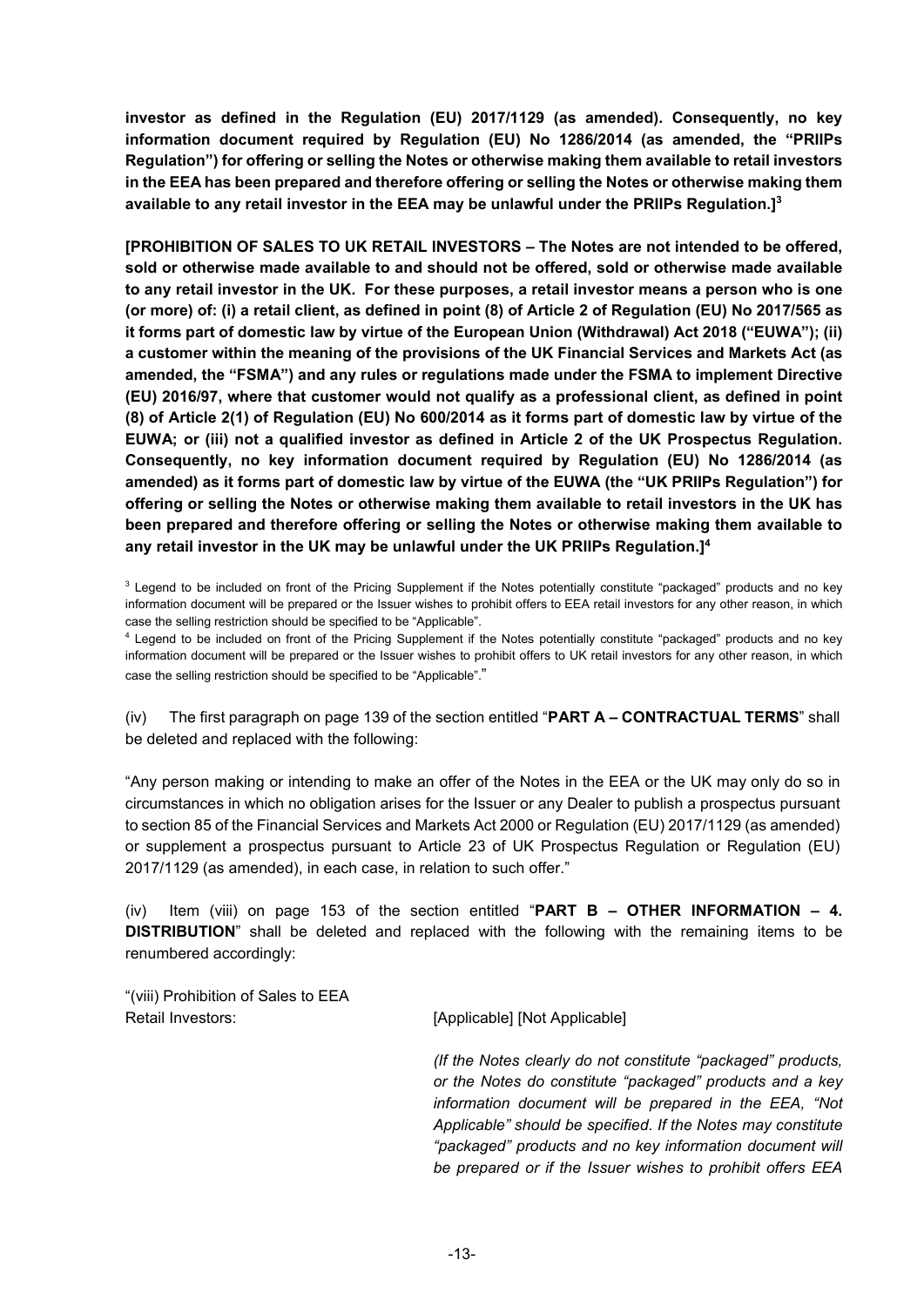*retail investors for any other reason, "Applicable" should be specified)*

(ix) Prohibition of Sales to UK Retail Investors: [Applicable] [Not Applicable]

*(If the Notes clearly do not constitute "packaged" products, or the Notes do constitute "packaged" products and a key information document will be prepared in the UK, "Not Applicable" should be specified. If the Notes may constitute "packaged" products and no key information document will be prepared or if the Issuer wishes to prohibit offers to UK retail investors for any other reason, "Applicable" should be specified)"*

(vii) The section entitled "**PART B – OTHER INFORMATION – 8. EU BENCHMARK REGULATION**" on page 1537 shall be deleted and replaced with the following:

#### **7. UK BENCHMARKS REGULATION**

UK Benchmarks Regulation: Article 29(2) statement on benchmarks: [Not Applicable]

Amounts payable under the Notes will be calculated by reference to [] which [is/are] provided by []. As at [], [] [appears/does not appear] on the register of administrators and benchmarks established and maintained by the FCA pursuant to Article 36 of Regulation (EU) 2016/1011 as is part of domestic law by virtue of the European Union (Withdrawal) Act 2018), as amended from time to time (the "**UK Benchmarks Regulation**"). [As far as the Issuer is aware, the [Bank of England][Federal Reserve Bank of New York], as administrator of [SONIA][SOFR], is not required to be registered by virtue of article 2 of the UK Benchmarks Regulation.] [As far as the Issuer is aware the transitional provisions of Article 51 of the UK Benchmarks Regulation apply, such that [ ] [is/are] not currently required to obtain authorisation or registration (or, if located outside the UK, recognition, endorsement or equivalence).]]"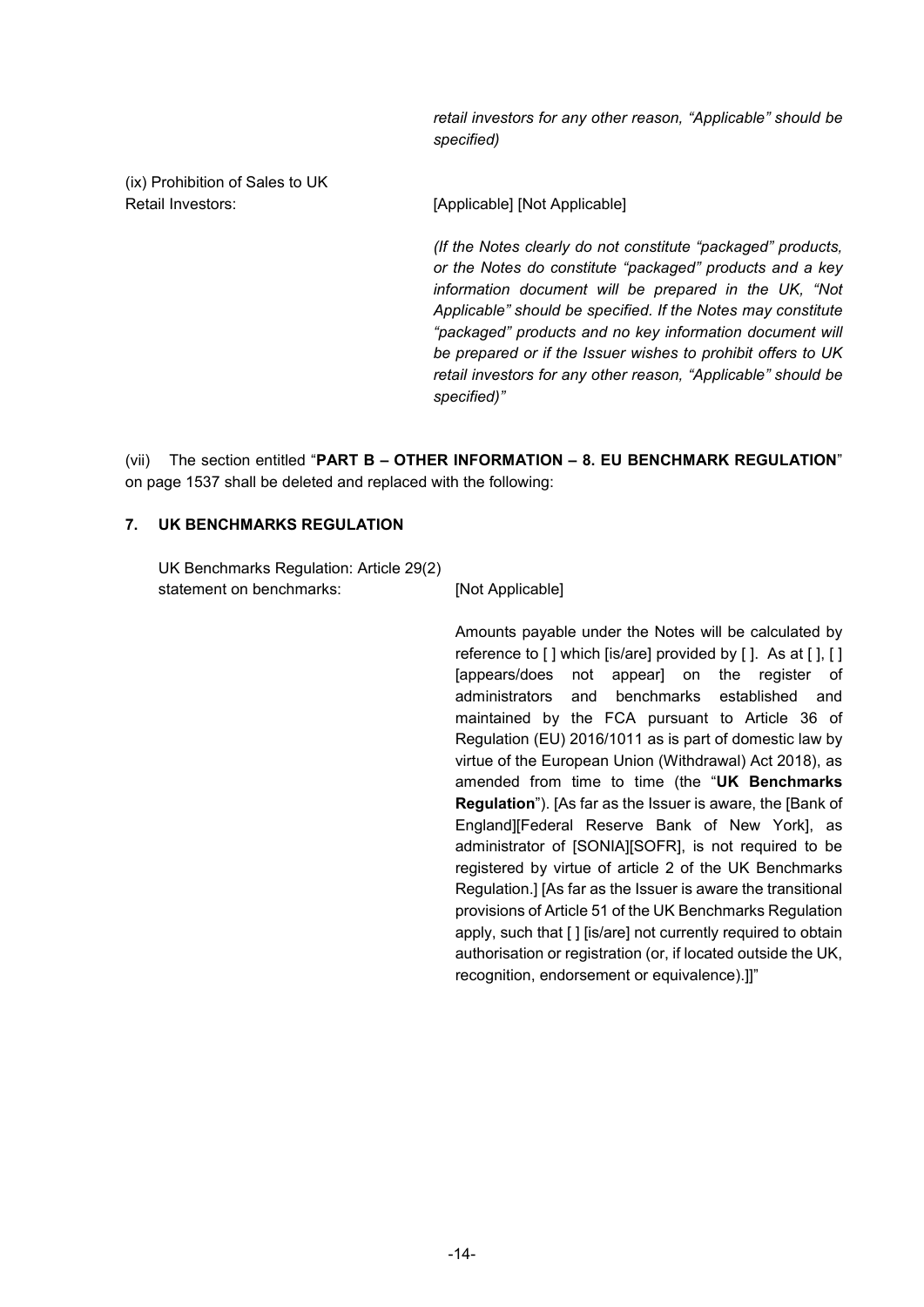(m) Under the section entitled "**SUBSCRIPTION AND SALE**" on pages 166 to 174, the selling restriction entitled "**Prohibition of Sales to EEA and UK Retail Investors**" on page 168 to 169 shall be deleted and replaced with the following:

# **"Prohibition of sales to EEA Retail Investors**

Unless the Final Terms in respect of any Notes specifies "**Prohibition of Sales to EEA Retail Investors**" as "Not Applicable", each Dealer has represented and agreed, and each further Dealer appointed under the Programme will be required to represent and agree, that it has not offered, sold or otherwise made available and will not offer, sell or otherwise make available any Notes which are the subject of the offering contemplated by this Base Prospectus as completed by the Final Terms in relation thereto to any retail investor in the EEA. For the purposes of this provision:

- (a) the expression "**retail investor**" means a person who is one (or more) of the following:
	- (i) a retail client as defined in point (11) of Article 4(1) of MiFID II; or

(ii) a customer within the meaning of Directive (EU) 2016/97, as amended, where that customer would not qualify as a professional client as defined in point (10) of Article 4(1) of MiFID II; or

(iii) not a qualified investor as defined in the Prospectus Regulation; and

(b) the expression an "**offer**" includes the communication in any form and by any means of sufficient information on the terms of the offer and the Notes to be offered so as to enable an investor to decide to purchase or subscribe for the Notes.

If the applicable Final Terms in respect of any Notes specifies "**Prohibition of Sales to EEA Retail Investors**" as "Not Applicable", then in relation to each Relevant State of the EEA (each, a "**Member State**"), each Dealer has represented and agreed, and each further Dealer appointed under the Programme will be required to represent and agree, that it has not made and will not make an offer of Notes which are the subject of the offering contemplated by this document as completed by the applicable Final Terms in relation thereto to the public in that Member State except that it may make an offer of Notes to the public in that Member State:

(a) at any time to any legal entity which is a qualified investor as defined in the Prospectus Regulation;

(b) at any time to fewer than 150 natural or legal persons (other than qualified investors, as defined in the Prospectus Regulation), subject to obtaining the prior consent of the relevant Dealer(s) nominated by the Issuer for any such offer; or

(c) at any time in any other circumstances falling within Article 1(4) of the Prospectus Regulation; provided that no such offer of Notes referred to in (a) to (c) above shall require the publication by the Issuer or any Dealer(s) of a prospectus pursuant to Article 3 of the Prospectus Regulation or supplement a prospectus pursuant to Article 23 of the Prospectus Regulation.

For the purposes of this provision, the expression an "**offer of Notes to the public**" in relation to any Notes in any Member State means the communication in any form and by any means of sufficient information on the terms of the offer and the Notes to be offered so as to enable an investor to decide to purchase or subscribe for the Notes and the expression "**Prospectus Regulation**" means Regulation (EU 2017/1129 (as amended).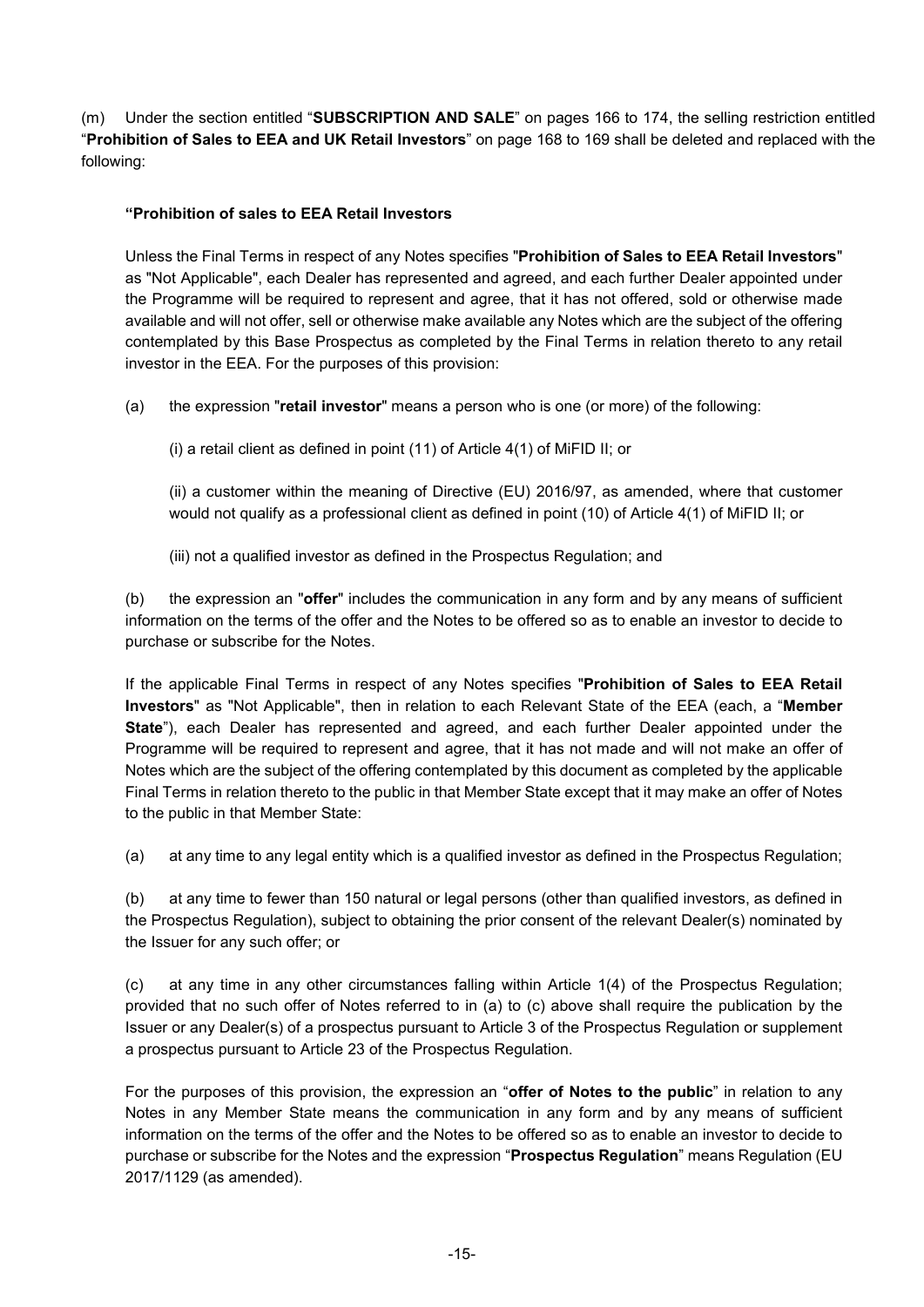# **Prohibition of Sales to UK Retail Investors**

Unless the Final Terms in respect of any Notes specifies "**Prohibition of Sales to UK Retail Investors**" as "Not Applicable", each Dealer has represented and agreed, and each further Dealer appointed under the Programme will be required to represent and agree, that it has not offered, sold or otherwise made available and will not offer, sell or otherwise make available any Notes which are the subject of the offering contemplated by this Base Prospectus as completed by the Final Terms in relation thereto to any retail investor in the UK. For the purposes of this provision:

- (a) the expression "**retail investor**" means a person who is one (or more) of the following:
	- (i) a retail client, as defined in point (8) of Article 2 of Regulation (EU) No 2017/565 as it forms part of domestic law by virtue of the EUWA; or
	- (ii) a customer within the meaning of the provisions of the UK Financial Services and Markets Act 2000 (as amended, the "**FSMA**") and any rules or regulations made under the FSMA to implement Directive (EU) 2016/97 (as amended), where that customer would not qualify as a professional client, as defined in point (8) of Article 2(1) of Regulation (EU) No 600/2014 as it forms part of domestic law by virtue of the EUWA; or
	- (iii) not a qualified investor as defined in Article 2 of the UK Prospectus Regulation; and

(b) the expression an "**offer**" includes the communication in any form and by any means of sufficient information on the terms of the offer and the Notes to be offered so as to enable an investor to decide to purchase or subscribe for the Notes.

If the Final Terms (or Pricing Supplement, as the case may be) in respect of any Notes specifies "**Prohibition of Sales to UK Retail Investors**" as "Not Applicable", each Dealer has represented and agreed, and each Dealer appointed under the Programme will be required to represent and agree, that it has not made and will not make an offer of Notes which are the subject of the offering contemplated by this Base Prospectus as completed by the Final Terms in relation thereto to the public in the UK except that it may make an offer of such Notes to the public in the UK:

- (a) at any time to any legal entity which is a qualified investor as defined in Article 2 of the UK Prospectus Regulation;
- (b) at any time to fewer than 150 natural or legal persons (other than qualified investors as defined in Article 2 of the UK Prospectus Regulation) in the UK subject to obtaining the prior consent of the relevant Dealer or Dealers nominated by the Issuer for any such offer; or
- (c) at any time in any other circumstances falling within section 86 of the FSMA,

provided that no such offer of Notes referred to in (a) to (c) above shall require the Issuer or any Dealer to publish a prospectus pursuant to section 85 of the FSMA or supplement a prospectus pursuant to Article 23 of the UK Prospectus Regulation.

For the purposes of this provision, the expression "**an offer of Notes to the public**" in relation to any Notes means the communication in any form and by any means of sufficient information on the terms of the offer and the Notes to be offered so as to enable an investor to decide to purchase or subscribe for the Notes and the expression "**UK Prospectus Regulation**" means Regulation (EU) 2017/1129 (as amended) as it forms part of domestic law by virtue of the EUWA."